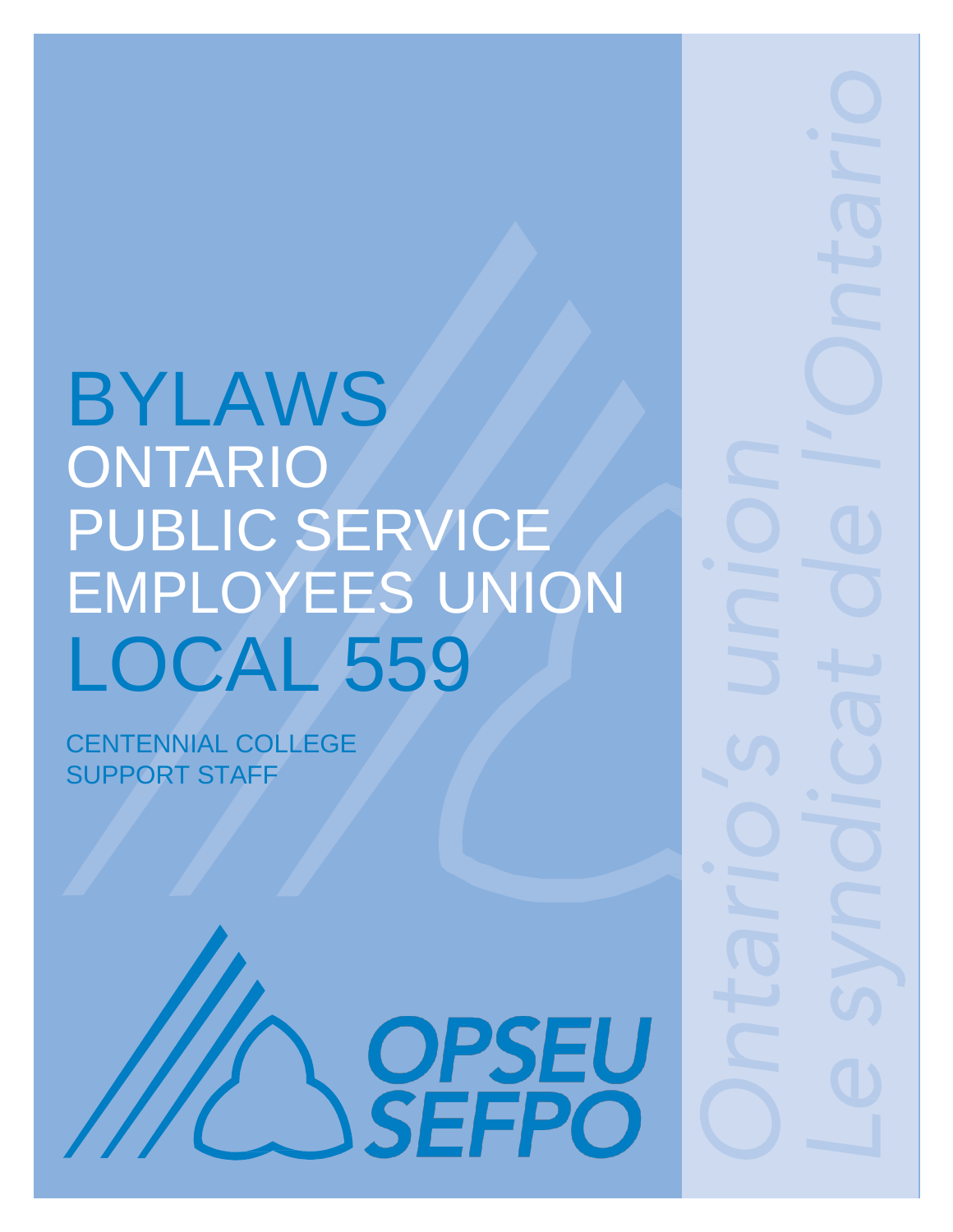Local 559 – Centennial College Support Staff

# **BYLAWS**

# Ontario Public Service Employees Union

# TABLE OF CONTENTS

| Article 1  | <b>NAME</b>                            | Page 1 |
|------------|----------------------------------------|--------|
| Article 2  | <b>INTERPRETATION AND ABBREVIATION</b> | Page 1 |
| Article 3  | <b>CONSTITUTION AND BYLAWS</b>         | Page 1 |
| Article 4  | <b>MISSION AND VISION</b>              | Page 1 |
| Article 5  | <b>MEMBERSHIP</b>                      | Page 1 |
| Article 6  | <b>MEMBERSHIP RIGHTS</b>               | Page 1 |
| Article 7  | <b>MEMBERSHIP MEETINGS</b>             | Page 2 |
| Article 8  | <b>COMMUNICATIONS</b>                  | Page 3 |
| Article 9  | <b>COLLEGE COMMITTEES</b>              | Page 3 |
| Article 10 | POWER OF ADMINISTRATION                | Page 3 |
| Article 11 | <b>LOCAL EXECUTIVE COMMITTEE (LEC)</b> | Page 4 |
| Article 12 | <b>STEWARD SYSTEM</b>                  | Page 4 |
| Article 13 | <b>ELECTIONS</b>                       | Page 5 |
| Article 14 | <b>FINANCE</b>                         | Page 5 |
| Article 15 | <b>AMENDMENTS</b>                      | Page 5 |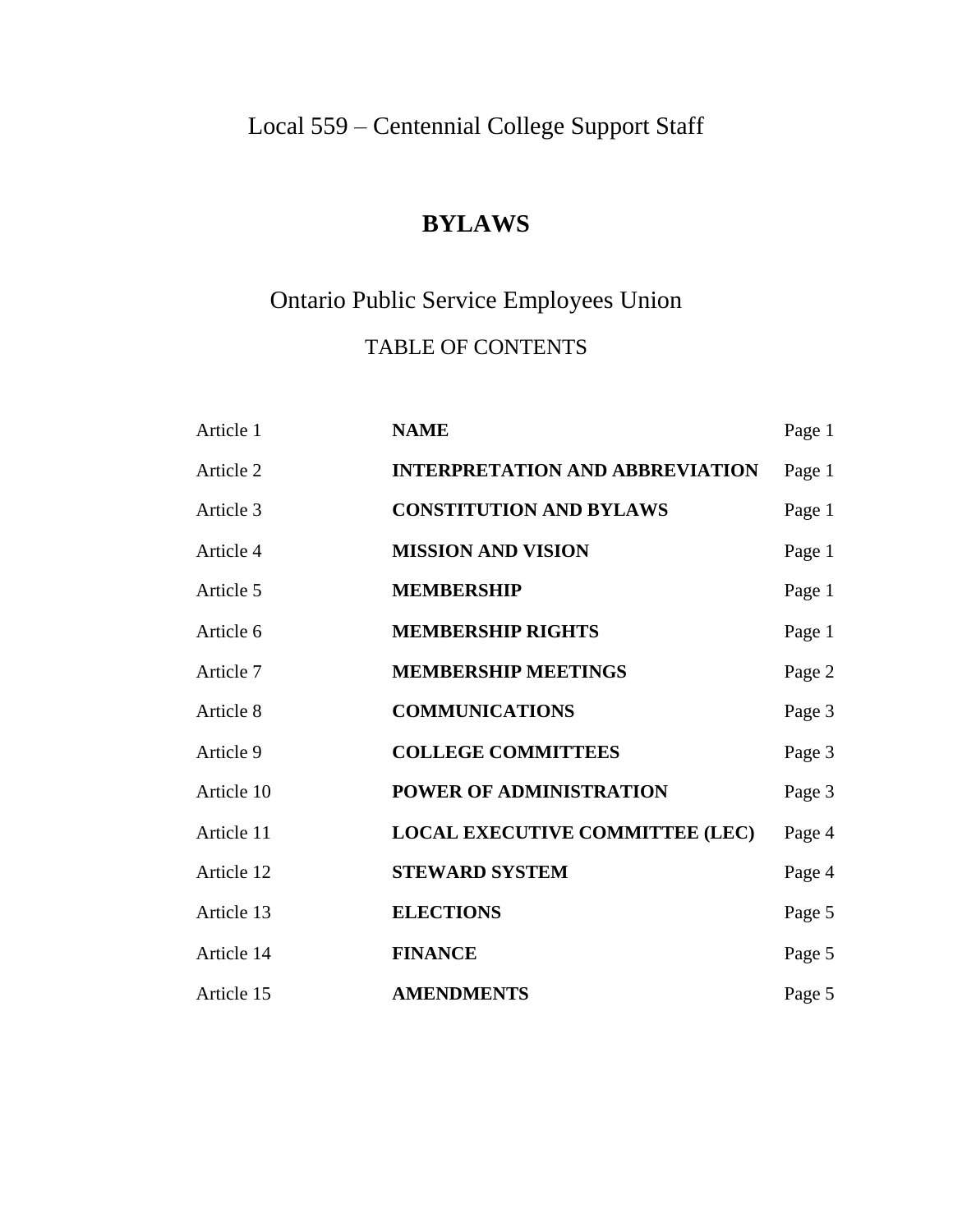# **Article 1**

# **NAME**

**1.1** This subsidiary body of the Ontario Public Services Employees Union (OPSEU), composed of the Support Staff employees of Centennial College, shall be known as "OPSEU Local 559."

# **Article 2**

# **INTERPRETATION AND ABBREVIATIONS**

2.1 "Union" means Ontario Public Services Employees Union and not OPSEU Local 559 or any other subsidiary body.

**2.2** "Local" means OPSEU Local 559.

**2.3** "LEC" means Local Executive Committee.

**2.4** "Officer(s)" means Officer(s) of OPSEU Local 559.

**2.5** "GMM" means General Membership Meeting of OPSEU Local 559.

**2.6** "Member(s)" means Full-time Support Staff employees of Centennial College.

# **Article 3**

# **CONSTITUTION AND BYLAWS**

**3.1** The Constitution of OPSEU Local 559 shall be the Constitution of the Ontario Public Service Employees Union (OPSEU), and these Bylaws shall be subordinate to said Constitution in all respects except for Article 2, Interpretations and Abbreviations, contained within.

# **Article 4**

## **MISSION AND VISION**

**4.1** The aims and purposes of the Local shall be:

(a) To regulate labour relations between members and their managers, said labour relations to include the scope of negotiations, the enforcement of the Collective Agreement and health and safety standards;

(b) To organize, sign to membership and represent Support Staff employees of Centennial College;

(c) To advance the common interests, economic, social and political, of the members and of all public employees wherever possible;

(d) To promote social justice, equality and quality of public services;

(e) Encourage active participations by all members in Union activities.

## **Article 5**

## **MEMBERSHIP**

**5.1** The Local shall be composed of Support Staff employees eligible for membership in the Ontario Public Service Employees Union.

# **Article 6**

# **MEMBERSHIP RIGHTS**

**6.1** Each member in good standing of the Local is entitled:

(a) To be represented by the Local;

(b) To be treated with dignity and respect within Local;

 (c) To nominate and vote in the election(s) of Stewards, Officers, Delegates to Convention/Regional Meetings/Demand Setting Meetings/Divisional Meetings, and vote on the ratification of Collective Agreements;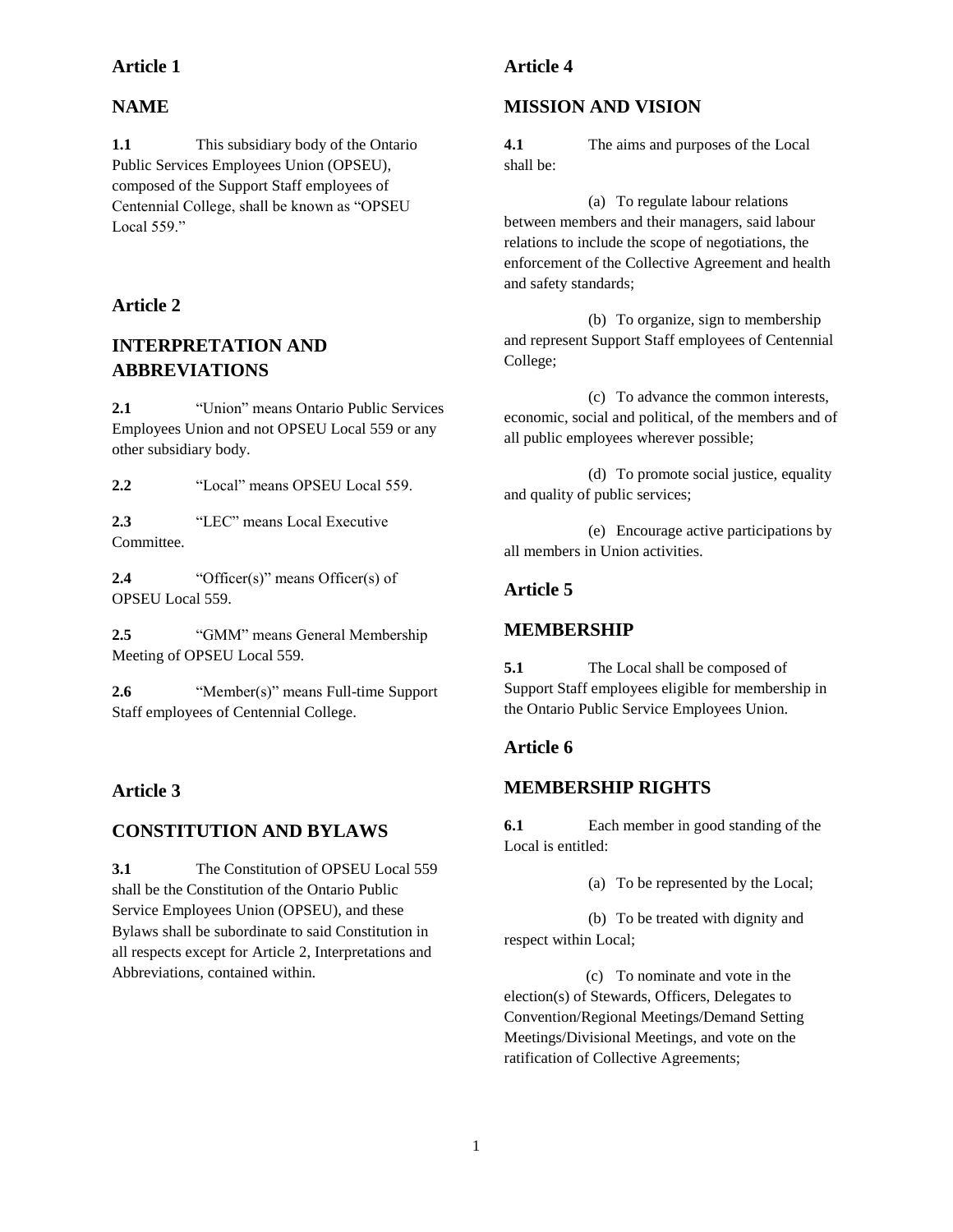(d) To be nominated and/or hold one or more office(s) in the Union and the Local, subject to any qualifications stipulated elsewhere in these Bylaws;

(e) To receive a copy of the Collective Agreement pertaining to the Local, the Constitution of the Union, Bylaws of the Local and to be advised of amendments to each;

(f) To express opinions on all subjects before the Local;

(g) To attend all General Membership Meetings and express views, arguments, and opinions on all matters and business;

(h) To meet and assemble freely with other members;

(i) To participate in the activities of the Local in a responsible manner, consistent with good conscience, in order to present and discuss factually and honestly, the issues upon which the membership must base its decisions;

(j) To be free from discrimination, interference, restriction, coercion, harassment, intimidation, or disciplinary action exercised or practiced by a member with respect to another member, both within the Union, the Local and the workplace, by reason of race, colour, age, national or ethnic origin, political or religious affiliation, sex, sexual orientation or physical or mental disability.

**6.2** At the request of the member, the Local shall remit the cost associated with becoming a retired member of the Union and the Local.

**6.3.1** These rights and entitlements shall, at all times, be subject to the rules of procedure governing meetings. A member, in exercising the abovementioned rights, shall not take any irresponsible actions which are contrary to the Constitution, these Bylaws, or which would interfere with the performance of the Local or the Union in its legal or contractual obligations as a Collective Bargaining Agent.

**6.3.2** Violation or abuse of these rights and privileges of membership, or engaging in conduct prohibited by this section, shall be considered conduct unbecoming and may be reported to the Executive Board of the Union for review.

# **Article 7**

# **MEMBERSHIP MEETINGS**

**7.1.1** General Membership Meetings of the Local shall be convened at least three times per year.

**7.1.2** An updated list of signed members in good standing shall be available at all General Membership Meetings.

**7.1.3** The Order of Business at General Membership Meetings of the Local shall be:

- 1. Call to Order. 2. Statement of Respect. 3. Adoption of Agenda.
	- 4. Minutes of the Previous Meeting.
	- 5. Business Arising.
	- 6. Treasurers Report.
	- 7. Report(s) of Officers.
	- 8. Report(s) of Committees.
	- 9. Nominations and/or Elections.
	- 10. Unfinished Business.
	- 11. New Business.
	- 12. Announcements.
	- 13. Adjournment.

**7.2** Ouorum for meetings of the Local shall be determined by the Constitution.

**7.3** All meetings of the Local shall be governed by Robert's Rules of Order.

**7.4.1** A special GMM of the Local, if requested in writing, by no fewer than 10 per cent of the total members of the Local, shall be held within 15 business days of the Local President becoming aware that such a meeting has been requested.

**7.4.2** No business shall be transacted at the special meeting other than that for which the meeting is called and notice given.

# **Article 8**

# **COMMUNICATIONS**

**8.1.1** The Local will purchase up to four (4) cellular devices capable of communicating in a manner that is consistent with the needs of the Local as determined by the LEC. Any device purchased by the Local is the property of the Local.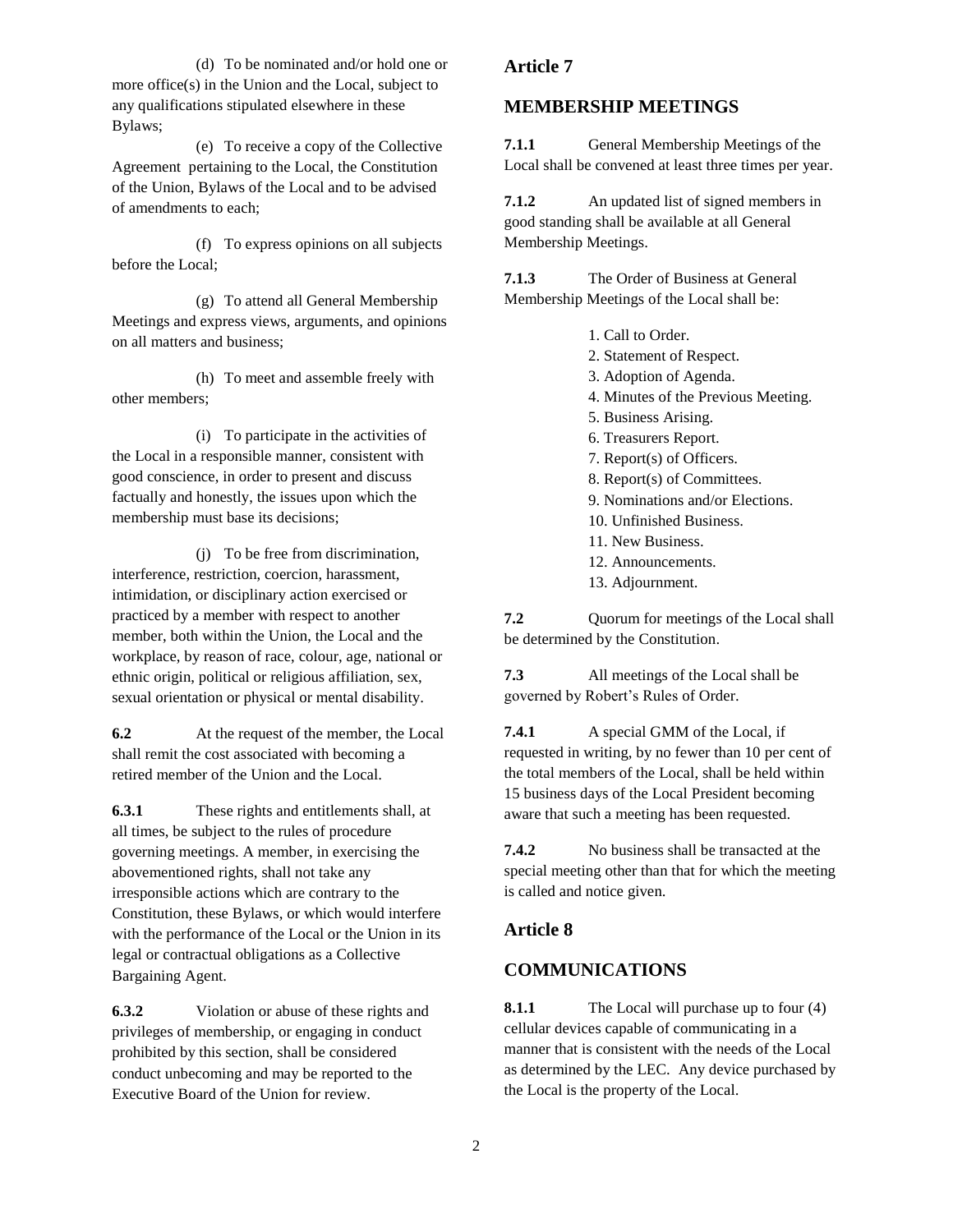**8.1.2** The Local will choose cellular device plans, which are fiscally responsible, capable of meeting the needs of the Local, and do not carry a period of commitment. Plans are to be reviewed annually by the LEC and presented to the Local membership as part of the Local budget.

**8.1.3** Communication allowances will be provided to the Local President and up to three (3) members of the LEC who are elected to sit on the Union College Committee. The allowance will be provided in one of the following ways:

(a) The user may elect to have use of a cellular device purchased by the Local accompanied by a cellular plan as defined above;

(b) The user may elect to use his/her personal cellular device and plan, and will be permitted to claim the monthly amount of the plan that would have otherwise been provided by the Local or the actual cost of the user's personal plan, whichever is less;

(c) The user may elect to have use of a cellular device purchased by the Local, but continue to use his/her personal plan (if compatible with the device) and will be permitted to claim the monthly amount of the plan that would have otherwise been provided by the Local or the actual cost of the user's personal plan, whichever is less.

(d) The user may elect to use his/her personal cellular device accompanied by a cellular plan as defined above (if compatible with the device).

## **Article 9**

## **COLLEGE COMMITTEES**

**9.1** Where the Local has representation on a committee within the College, members appointed to the committee(s) shall be determined as follows:

(a) The Local President, or his/her designate, is automatically appointed.

(b) Where the representation is greater than one, the second available spot will be one of the following: Vice-President, Chief Steward, Treasurer or Secretary, and will be chosen by a vote of the Local Officers.

(c) Additional vacancies will be filled by Stewards of the Local who express interest and are elected at a meeting of the LEC.

# **Article 10**

# **POWER OF ADMINISTRATION**

**10.1** The Membership is the highest authority of this Local and shall be empowered to take or direct any action consistent with the Constitution or Bylaws of the Local.

**10.2.1** Between membership meetings, the LEC shall be the highest authority of the Local and shall be empowered to act on behalf of the membership to the extent urgent business requiring prompt and decisive action warrants.

**10.2.2** The LEC shall consist of all elected Stewards and Officers of the Local. The Local President or his/her designate shall chair all meetings of the LEC.

**10.3.1** Between meetings of the LEC the Officers shall be empowered to act on behalf of the LEC subject to the subsequent approval of the LEC.

**10.3.2** The Officers shall consist of the President, Vice President, Chief Steward, Treasurer, Secretary.

**10.3.3** The Officers shall meet in between LEC meetings. All meetings will have a quorum as per the Constitution.

**10.4** Between meetings of the Officers, the Local President shall exercise general administration authority and shall be empowered to act on behalf of the LEC subject to subsequent approval of the LEC.

**10.5** All actions shall require subsequent approval of the Local at a General Membership Meeting.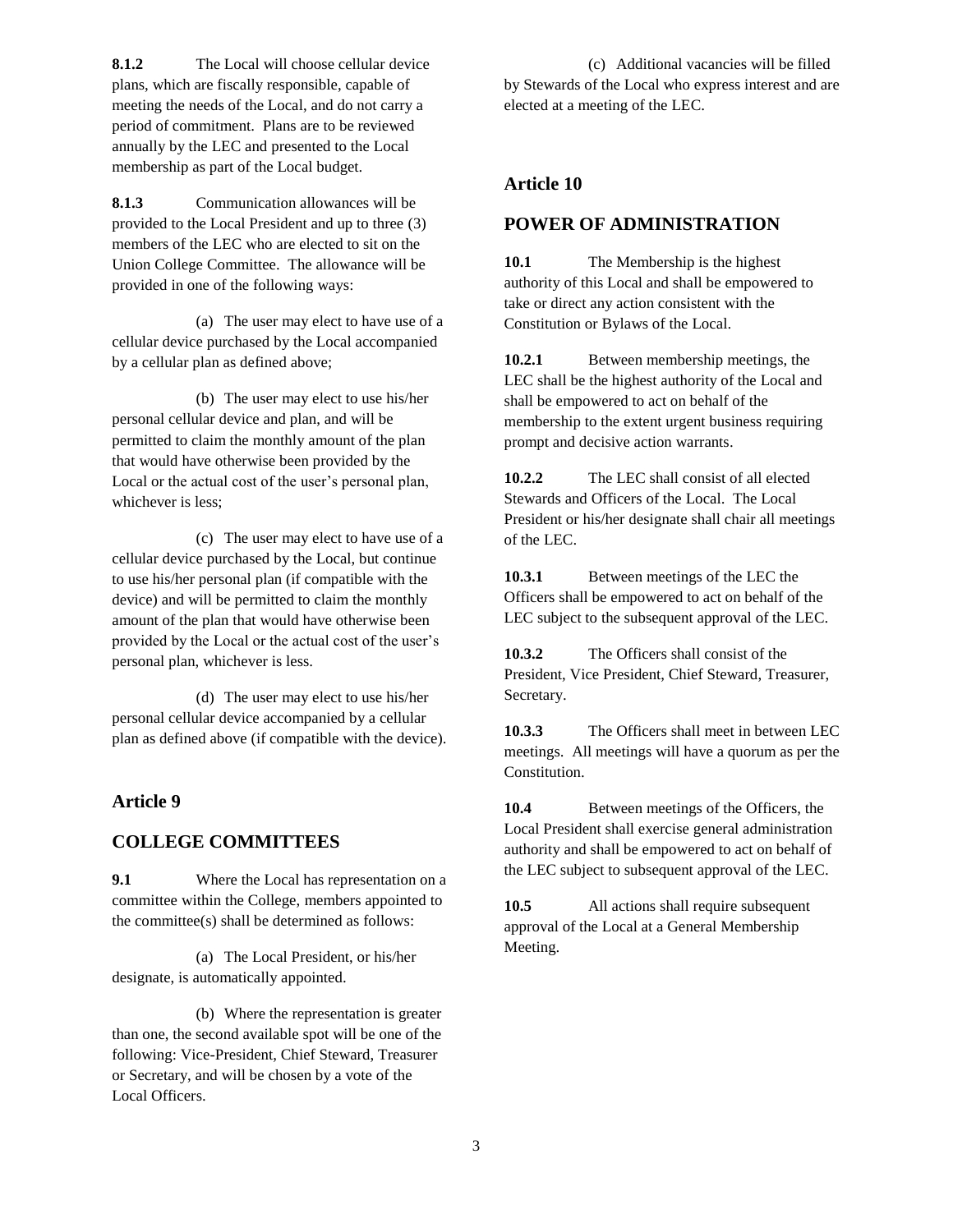# **Article 11**

# **LOCAL EXECUTIVE COMMITTEE (LEC)**

**11.1** The Officers along with the remaining Stewards of the Local shall constitute the LEC.

**11.2.1** Meetings of the LEC shall be held bimonthly.

**11.2.2** A special General Membership Meeting of the Local shall be convened upon the written request of at least ten per cent of the membership or at the request of at least 50 per cent of the LEC.

**11.2.3** The location of all LEC meetings will be rotated by campuses if prudency is determined.

11.3 A vacancy on the LEC may be declared by the LEC if a Member is absent for three or more consecutive regular meetings without a valid reason acceptable to the LEC.

**11.4** Minutes of the LEC meetings shall be open for examination at regular General Membership Meeting**s.**

**11.5.1** Any and all expenditures outside of the Local annual budget, may be approved by the LEC, subject to subsequent approval of the General Membership. The total expenditures approved in this Article cannot exceed 10 per cent of the total Local annual budget, in any budget year.

**11.5.2** Expenditures over 10 per cent of the total annual budget must receive prior approval from the General Membership.

11.6 Regularly scheduled time off under the Collective Agreement must be approved by the LEC.

# **Article 12**

## **STEWARD SYSTEM**

**12.1** Stewards shall be elected by Shops, which are defined by the College Campus/Locations.

**12.2.1** The Local shall endeavor to have representation of each campus at a ratio of 20 Members to 1 Steward.

**12.2.2** The LEC from, time to time, are empowered to authorize the election of a greater number of Stewards for each location should they feel, by way of majority vote, the need warrants such, subject to ratification of the members of the Local.

(a) For illustrative purposes the following chart outlines Stewardship ratios based on the Membership (2013).

- Progress Campus 284 members, up to 15 Stewards.
- Ashtonbee Campus 32 members, up to 2 Stewards.
- Morningside Campus 40 members, up to 2 Stewards.
- Story Arts Centre 12 members, up to 1 Steward.
- Midland Campus 7 members, up to 1 Steward.
- East York Child Care Centre 9 members, up to 1 Steward.

**12.3** The government of this Local shall be based on the Shop Steward system and the election of Officers shall be from amongst the Shop Stewards elected in the same election year.

# **Article 13**

# **ELECTIONS**

**13.1** Elections of Stewards shall be conducted in the following manner:

(a) Elections for Stewards will be held every two  $(2)$  years, not later than March  $31<sup>st</sup>$ ;

(b) Elections of Stewards shall be held at a campus/location meeting convened for the purposes of Steward Elections;

(c) Fifteen (15) days notice of such meeting, shall be sent to all members working at the respective campus/location advising them of the intent;

(d) Stewards shall be elected for a term of office of two (2) years;